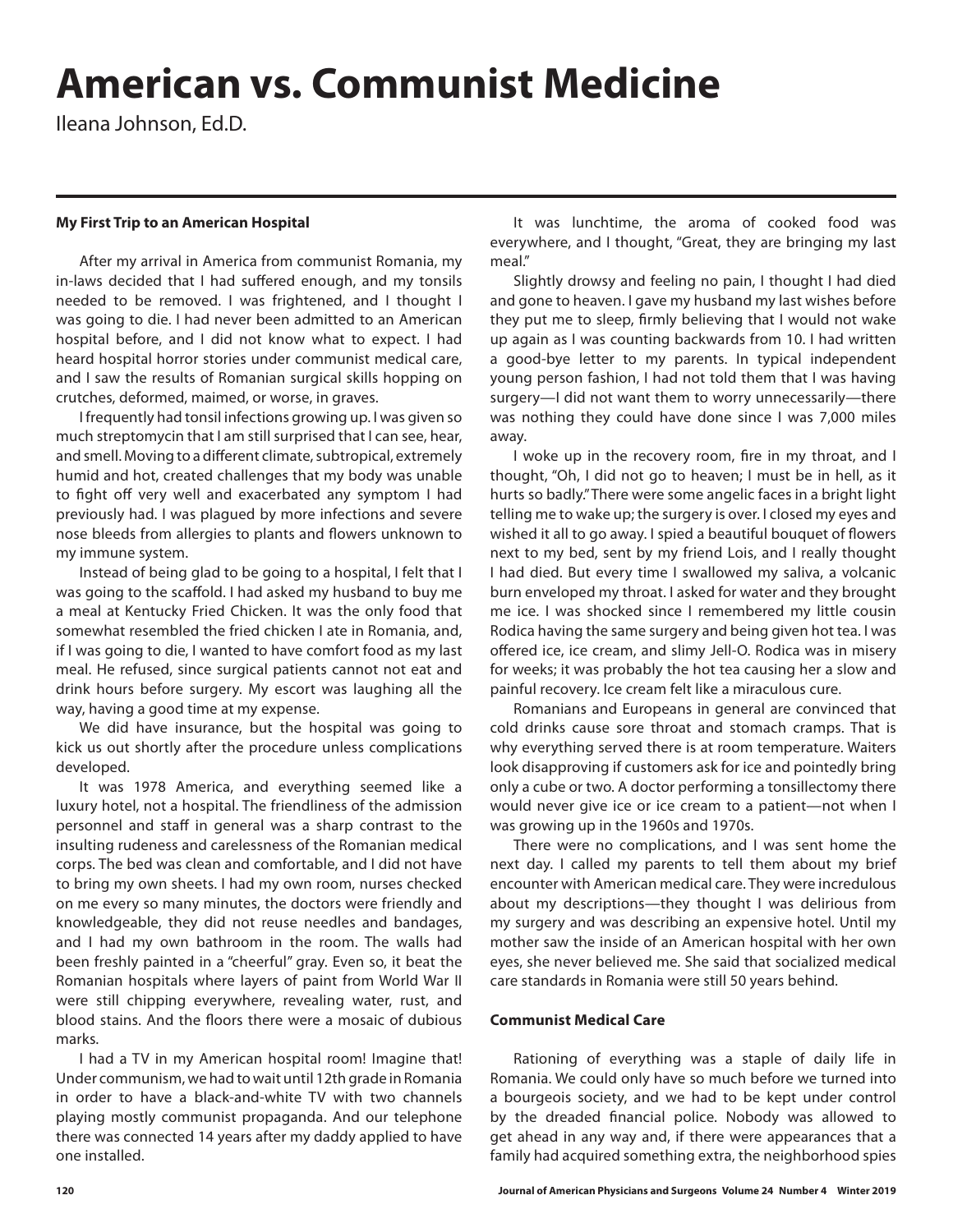would report them to the economic police. In return for their service , these neighborhood spies got the right to shop at the communist party stores, with no lines, better food, more variety, and better service. They were given about \$150 per month as well.

Once the police started the investigation, the family had to prove where and how they obtained the money to buy certain things, usually in excess of the identical salaries that people earned, barely enough to scrape by. This was by design, to satisfy the utopian communist ideal that everybody had to be equal except the oligarchy in power. The rulers earned more money, shopped at their own stores, and had their own doctors, hospitals, hotels, overseas vacations, Swiss bank accounts, and summer resorts with five-star hotels and maid service. Everyone else lived in the same drab, concrete-block apartments, the size of a studio apartment in the West. Often two families had to share a two-bedroom apartment with only one kitchen and one bathroom.

The Spartan conditions extended to medical care. By definition, everything was free. Trying to actually get proper health care, even though it was "free," cost more than most families earned. There were bribes to see the doctor, bribes to see the nurse, bribes to see the pharmacist, the lab, and X-ray technicians. There were bribes for the cleaning lady when the patient was in the hospital. A family member had to stay with the patient constantly and take care of everything. Otherwise the patient was not fed, changed, or attended to when in distress. The family had to wash the bandages, which were reused numerous times. The few rusty glass and metal syringes were boiled daily, and so were the needles reused throughout the day.

The doctor and the nurse sometimes did not show up for days. A patient would be hospitalized for weeks and not see a doctor almost the entire time unless bribes were given: bottles of wine, money, foreign chocolate, foreign cigarettes, stockings, shampoo, foreign soap, U.S. dollars, jewelry, etc. Doctors made the same low salaries as any worker, and they compensated by refusing to treat someone properly unless bribes were given. And the medical field is still corrupt to this day because old communist survival bribes die hard.

The quality of doctors was very questionable at best since medical school graduates had no practical experience with patients, only theoretical knowledge. Medical school took six years to complete, with no residency requirements. Most patients took their lives into their own hands when they agreed to have elective surgery. When an emergency arose, the outcome was mostly dire.

Even simple operations ended in disaster: perforated colons during appendectomies, ruptured blood vessels, nicked nearby organs, severe staphylococcal infections, instruments and bandages left inside the patient, and entire hospitals so riddled with microbes that they could not be decontaminated with the methods used then and with the lack of funding and disinfectants. The sanitary conditions were horrible. Nothing was disposable, and nothing was autoclaved.

There was no ethical or moral accountability for the death of any human being. Life was worth zero, and nobody punished any doctor for malpractice. As all medical personnel were working for the government, who was the family going to sue for the death of their loved one? How could they possibly sue their own government? Had they tried, they were sure to lose every time.

When I was in high school, the entire school received injections with the same three needles and syringes. Every morning they were boiled in a pan and were used all day until the next morning when they were boiled again. I do mean boiled, not autoclaved. I was lucky because my last name started with "A," so I was the first to get any shot. The rest of my schoolmates had gotten hepatitis from dirty needles. We were extremely lucky that there was no HIV epidemic yet.

The hospital wards were filthy and in bad need of repairs and painting. Each ward had anywhere from 15 to 20 metal beds with mattresses stained with blood and other bodily fluids from previous patients. The floors were not usually mopped, and caked blood and other stains were present. The family had to bring towels, sheets, and blankets for the patient. Food was not provided by the hospital. Family members even had to bring water to the patient every day. No intravenous fluids were given.

Each hospital had one ambulance that was equipped with nothing to save lives and did not have an emergency medical technician on board. A driver would supplement his salary on the way to an emergency by giving rides to hitchhikers. Most ambulances arrived too late to save someone's life. However, a patient who had non-life-threatening emergency was lucky to survive the long, uncomfortable, and arduous trip to the hospital in an empty ambulance on the bumpy roads. Today, thanks to Dr. Raed Arafat's work and the ambulance service he helped design and implement, emergency services have caught up to the 21st century.

Dental care was virtually nonexistent. Nobody was allowed to have teeth-cleaning at the dentist; it was too expensive and too capitalist. I am not even sure dentists knew how to do that or had the proper equipment to clean teeth. The only time we were allowed to make an appointment, if we were lucky, was when someone needed teeth pulled or a root canal.

I still remember the dentist who talked and spat in my mouth when I was 15. He was doing a root canal without any anesthetic, oblivious to my screams of pain and the dripping blood on my clothes. He had nicked the inside of my mouth with the drill. The treatment was stretched over a period of three months. People tried to avoid the dentist at all costs. They did their best to brush their teeth if they could find toothbrushes and toothpaste, both of which were constantly in short supply and rationed. It was simpler and less painful to just have bad teeth pulled. It was not unusual to see both young and old with missing teeth.

Medications were always scarce, and people had to bribe pharmacists even for vitamins although technically they were free. It was a family member's responsibility to find drugs and then bring them to the patient to the hospital to be administered. Pharmacies compounded most drugs if they had the ingredients; there were few drugs that were already pre-made in pill form or powder, which had to be mixed with